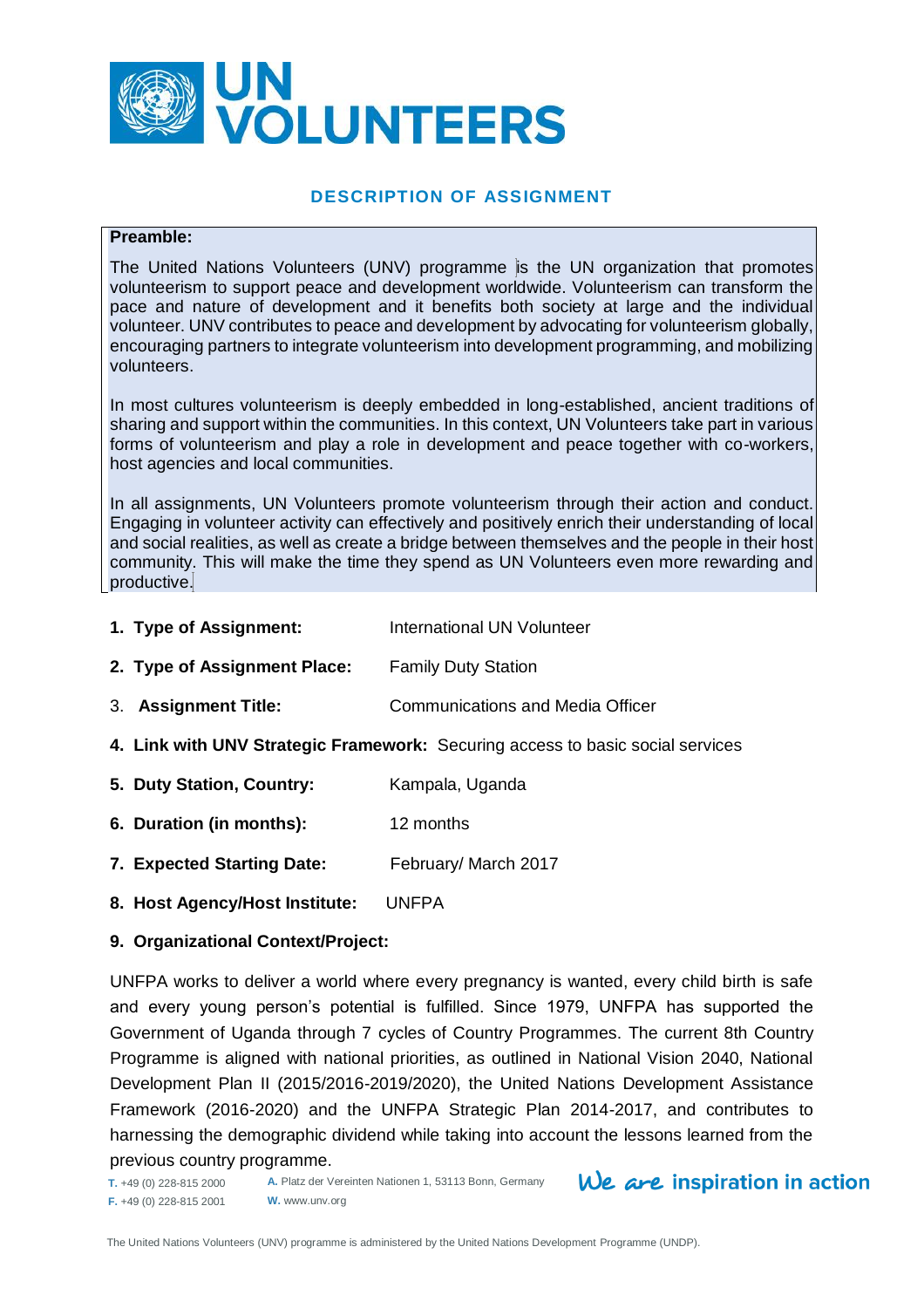

Direct beneficiaries of the programme are women and young people, especially adolescent girls, and most at risk populations. Targeting especially districts with poor sexual reproductive health indicators, the programme will also address humanitarian preparedness and response.

# **10. Description of tasks:**

Under the direct supervision of the Head of Unit, Communications, Resource Mobilization and Partnerships, the UN Volunteer will undertake the following tasks:

## *Within UNFPA:*

- Contribute to the development and implementation of Communications Strategy focusing on UNFPA's global priorities in Uganda;
- Contribute to enhanced production and dissemination of communication and advocacy materials, including brochures, posters, pamphlets, and press releases as and when needed.
- Organize and attend events and help raise national awareness on the issues that UN-FPA advocates for (e.g., international days, photo exhibitions drama festivals, song/poetry competitions, concerts, etc.);
- Develop and produce a regular UNFPA news bulletin;
- Contribute to UNFPA social media campaign together with programme staff and others;
- Produce photo and information materials on the implementation of the projects funded by donors;
- Edit various reports/proposals/studies, press releases, speeches to ensure quality, including its gender sensitivity and social inclusion issues for advocacy and fund-raising purposes;
- Give feedback on communication materials from UNFPA's implementing partners;
- Provide technical input to multi-media campaigns and the community dialogues integrated in the project.

## *Support to resource mobilization:*

 Support UNFPA in developing targeted materials to support partnerships with bilateral donors (including emerging markets), multilateral institutions (including UN agencies), International Financial Institutions and the private sector.

## *Communications in Humanitarian Settings*

• Support the UNFPA Humanitarian team and collaborate with other implementing partners working in emergencies in providing a coordinated response in humanitarian/emergency settings.

#### *Partnerships:*

- Develop strategic partnerships and network with Communication Officers of UN system, key development partners, civil society organizations (including cultural and faithbased organization) and national and international media;
- Participate in UN Communication Group and contribute to identifying new and creative

| $T. +49(0)$ 228-815 2000 | Α |
|--------------------------|---|
| $F. +49(0)$ 228-815 2001 | N |

**A.** Platz der Vereinten Nationen 1, 53113 Bonn, Germany **W.** www.unv.org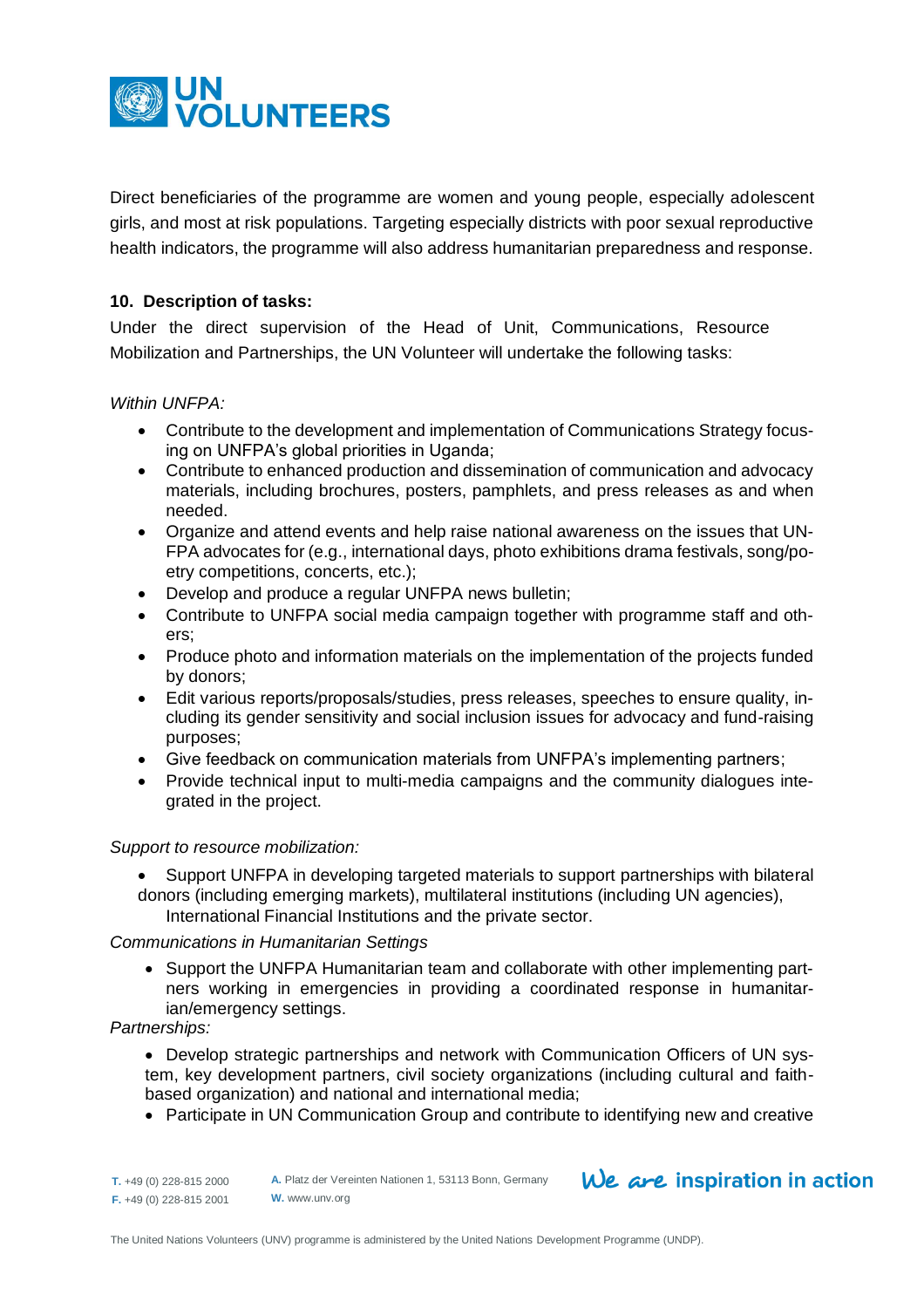

ways to show how UN programs are delivering results and promoting a coherent image of the UN and participate in developing a common UN Communication Strategy;

- Organize and undertake field trips for donors and international and/or national media to UNFPA program sites and report on the events and progress;
- Organize training workshops for implementing partners and journalists to sensitize and create awareness on UNFPA's mandates and work in Uganda;
- Any other tasks given by the UNFPA Representative.

Furthermore, UN Volunteers are required to:

- Strengthen their knowledge and understanding of the concept of volunteerism by reading relevant UNV and external publications and take active part in UNV activities (for instance in events that mark International Volunteer Day);
- Be acquainted with and build on traditional and/or local forms of volunteerism in the host country;
- Reflect on the type and quality of voluntary action that they are undertaking, including participation in ongoing reflection activities;
- Contribute articles/write-ups on field experiences and submit them for UNV publications/websites, newsletters, press releases, etc.;
- Assist with the UNV Buddy Programme for newly-arrived UN Volunteers;
- Promote or advise local groups in the use of online volunteering, or encourage relevant local individuals and organizations to use the UNV Online Volunteering service whenever technically possible.

## **11. Results/Expected Outputs:**

- Design and supervise production of communication materials
- The development of capacity through coaching, mentoring and formal on-the-job training, when working with (including supervising) national staff or (non-) governmental counterparts, including Implementing Partners (IPs);
- Age, Gender and Diversity (AGD) perspective is systematically applied, integrated and documented in all activities throughout the assignment
- A final statement of achievements towards volunteerism for development during the assignment, such as reporting on the number of volunteers mobilized, activities participated in and capacities developed.

## **12. Qualifications/Requirements (including competencies, values and skills):**

## **A) Qualifications, skills, experience:**

**Degree level:** Master's degree

**Type of Degree**: Social sciences, journalism, communications;

**Years of work experience:** 3 years of increasingly responsible experience in communications

#### **T.** +49 (0) 228-815 2000 in social sector;

**F.** +49 (0) 228-815 2001

**A.** Platz der Vereinten Nationen 1, 53113 Bonn, Germany **W.** www.unv.org



The United Nations Volunteers (UNV) programme is administered by the United Nations Development Programme (UNDP).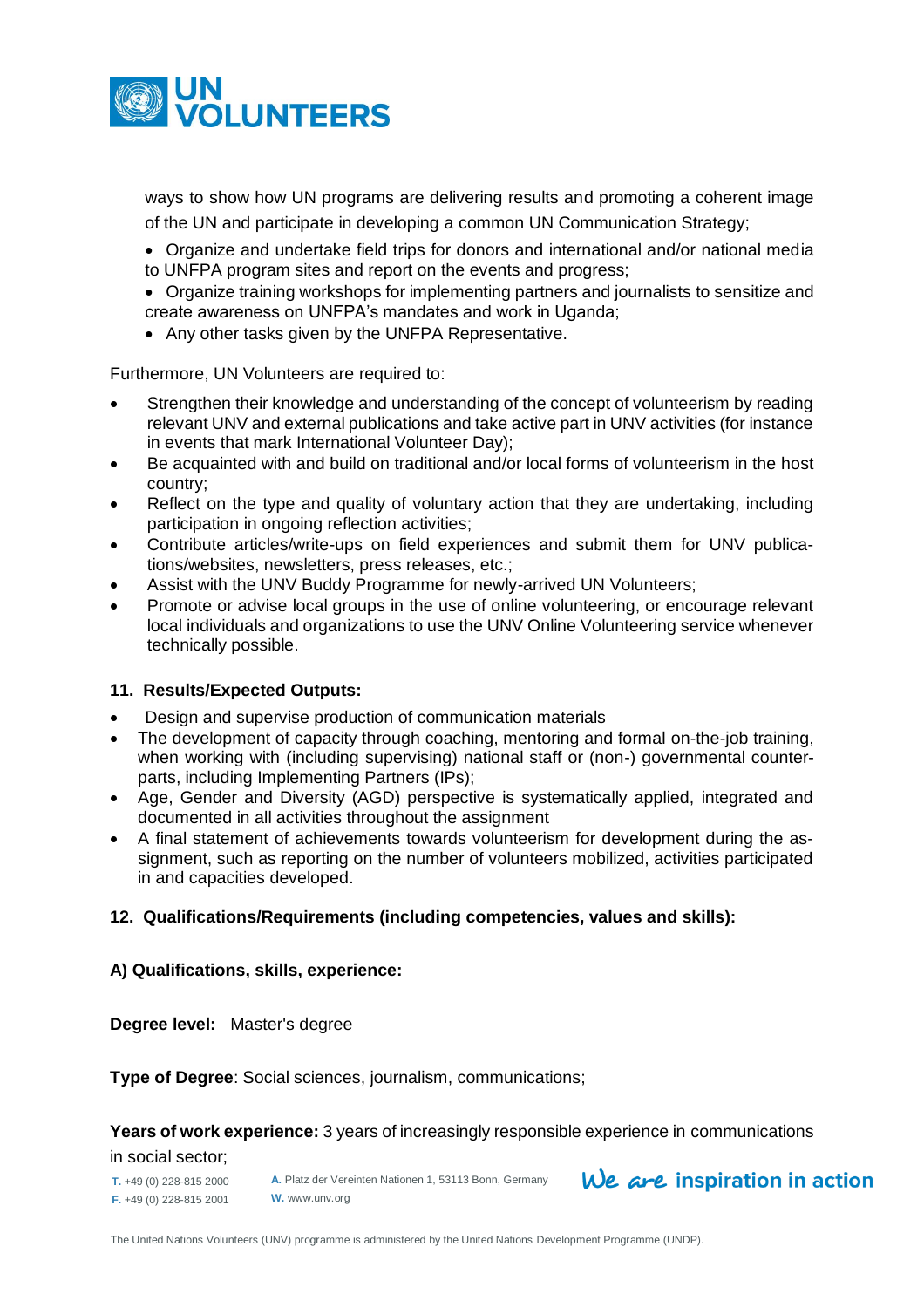

- Proven experience with regard to communications approaches for planning, executing, and monitoring communications strategies;
- Knowledge of policies and program management in post crisis situations;
- A thorough understanding of the UN system in general, and especially UNFPA mandate, its policies and operations and current development topics and political issues in Uganda;

**Language (s),** English – fluent oral and written

#### **Driving license required:** No

**Computer skills:** Fully competent in information systems skills, particularly in publications software (knowledge of the In-design software will be of added advantage).

• Keen understanding of Uganda's culture, history and political contexts;

## **B) Competencies and values:**

- Integrity and professionalism: demonstrated expertise in area of specialty and ability to apply good judgment; high degree of autonomy, personal initiative and ability to take ownership; willingness to accept wide responsibilities and ability to work independently under established procedures in a politically sensitive environment, while exercising discretion, impartiality and neutrality; ability to manage information objectively, accurately and confidentially; responsive and client-oriented.
- Accountability: mature and responsible; ability to operate in compliance with organizational rules and regulations.
- Commitment to continuous learning: initiative and willingness to learn new skills and stay abreast of new developments in area of expertise; ability to adapt to changes in work environment.
- Planning and organizing: effective organizational and problem-solving skills and ability to manage a large volume of work in an efficient and timely manner; ability to establish priorities and to plan, coordinate and monitor (own) work; ability to work under pressure, with conflicting deadlines, and to handle multiple concurrent projects/activities.
- Teamwork and respect for diversity: ability to operate effectively across organizational boundaries; ability to establish and maintain effective partnerships and harmonious working

relations in a multi-cultural, multi-ethnic environment with sensitivity and respect for diversity and gender;

 Communication: proven interpersonal skills; good spoken and written communication skills, including ability to prepare clear and concise reports; ability to conduct presentations, articulate options and positions concisely; ability to make and defend recommendations; ability to communicate and empathize with staff (including national staff), military personnel, volunteers, counterparts and local interlocutors coming from very diverse backgrounds; ability to maintain composure and remain helpful towards the staff, but objective,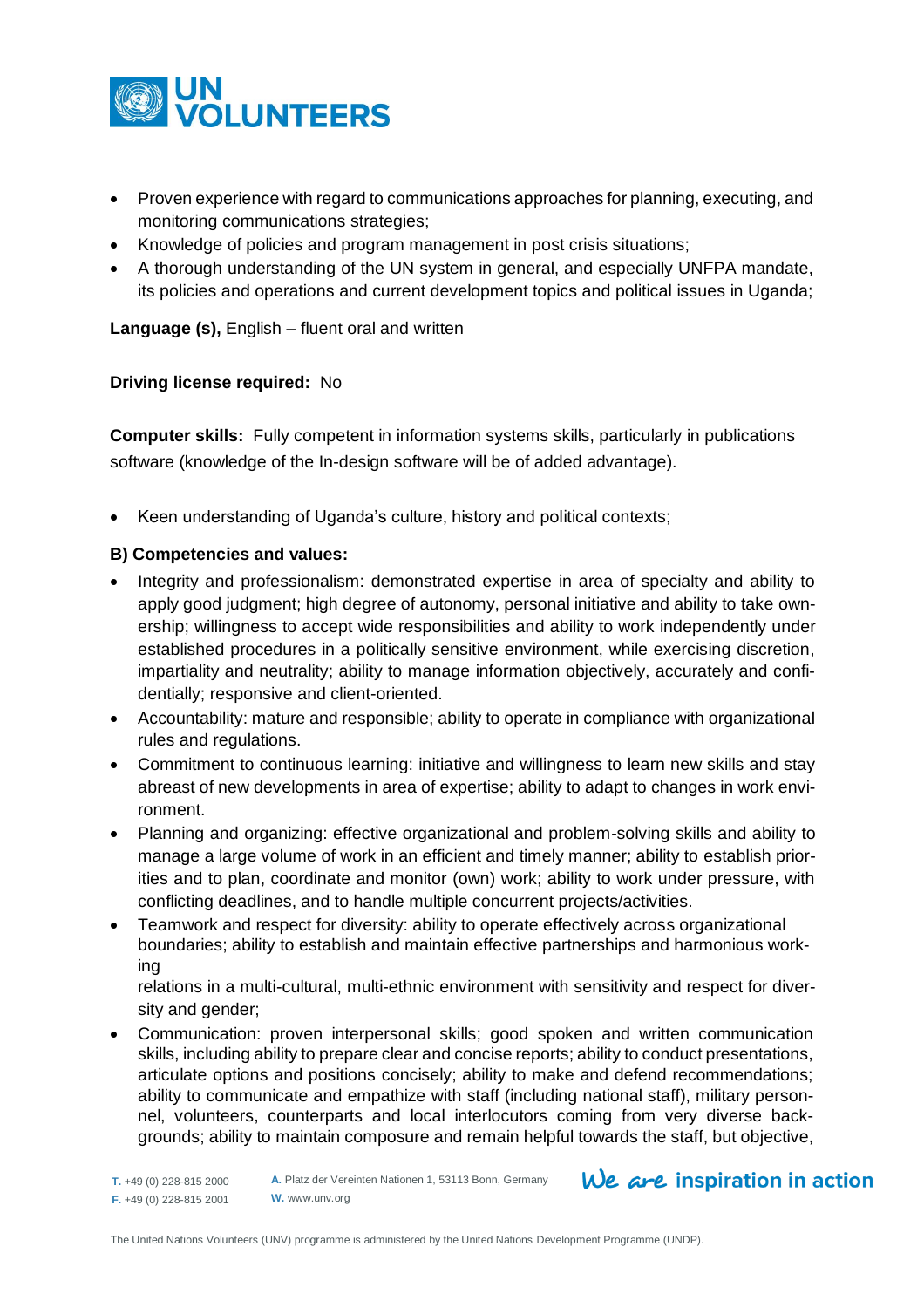

without showing personal interest; capacity to transfer information and knowledge to a wide range of different target groups;

- Flexibility, adaptability, and ability and willingness to operate independently in austere, remote and potentially hazardous environments for protracted periods, involving physical hardship and little comfort, and including possible extensive travel within the area of operations; willingness to transfer to other duty stations within area of operations as may be necessary;
- Genuine commitment towards the principles of voluntary engagement, which includes solidarity, compassion, reciprocity and self-reliance; and commitment towards the UN core values.

## **13. Living Conditions:**

The UN Volunteer will be based in Kampala, the capital city of Uganda that is located at 1,200 metres (4,000 feet) above sea level with a pleasant climate all year round which is uniformly warm and moderately humid, and temperatures that range between 20 and 30 degrees Celsius. It is a family duty station that presents relatively good living conditions with adequate housing facilities (houses and apartments) readily available to rent, and with most of the economic and social amenities also available at affordable cost. Most commodities are available in 4 big Supermarkets and a wide variety of local markets that offer plenty of available fresh food stuffs of all kinds, and there are many restaurants for every taste and pocket. There are 3 international telecommunication systems (mobile telephony networks), easy access to internet and modern banking facilities. However, as a developing country, Uganda has developing infrastructure with common challenges like power cuts and water rationing. The city has good security but under UN Security system – Level Three of which all new staff undergo security briefing by United Nations Department of Safety and Security (UNDSS) who also provide elaborate security documents as well as regular security situation updates.

## 14. **Conditions of Service for international UN Volunteers:**

The duration of your assignment is 12 months.

A volunteer receives a Volunteer Living Allowance (VLA) which is composed of the Monthly Living Allowance (MLA) and a Family Allowance (FA) for those with dependents.

A Volunteer Living Allowance (VLA) is paid at the end of each month to cover housing, utilities, transportation, communications and other basic needs. The VLA can be computed by applying the Post-Adjustment Multiplier (PAM) to the VLA base rate of US\$ 1,571. The VLA base rate is a global rate, while the PAM is country-specific and fluctuates on a monthly basis according to the cost of living. This method ensures that international UN Volunteers have comparable purchasing power at all duty stations irrespective of varying

**T.** +49 (0) 228-815 2000 **F.** +49 (0) 228-815 2001 **W.** www.unv.org

**A.** Platz der Vereinten Nationen 1, 53113 Bonn, Germany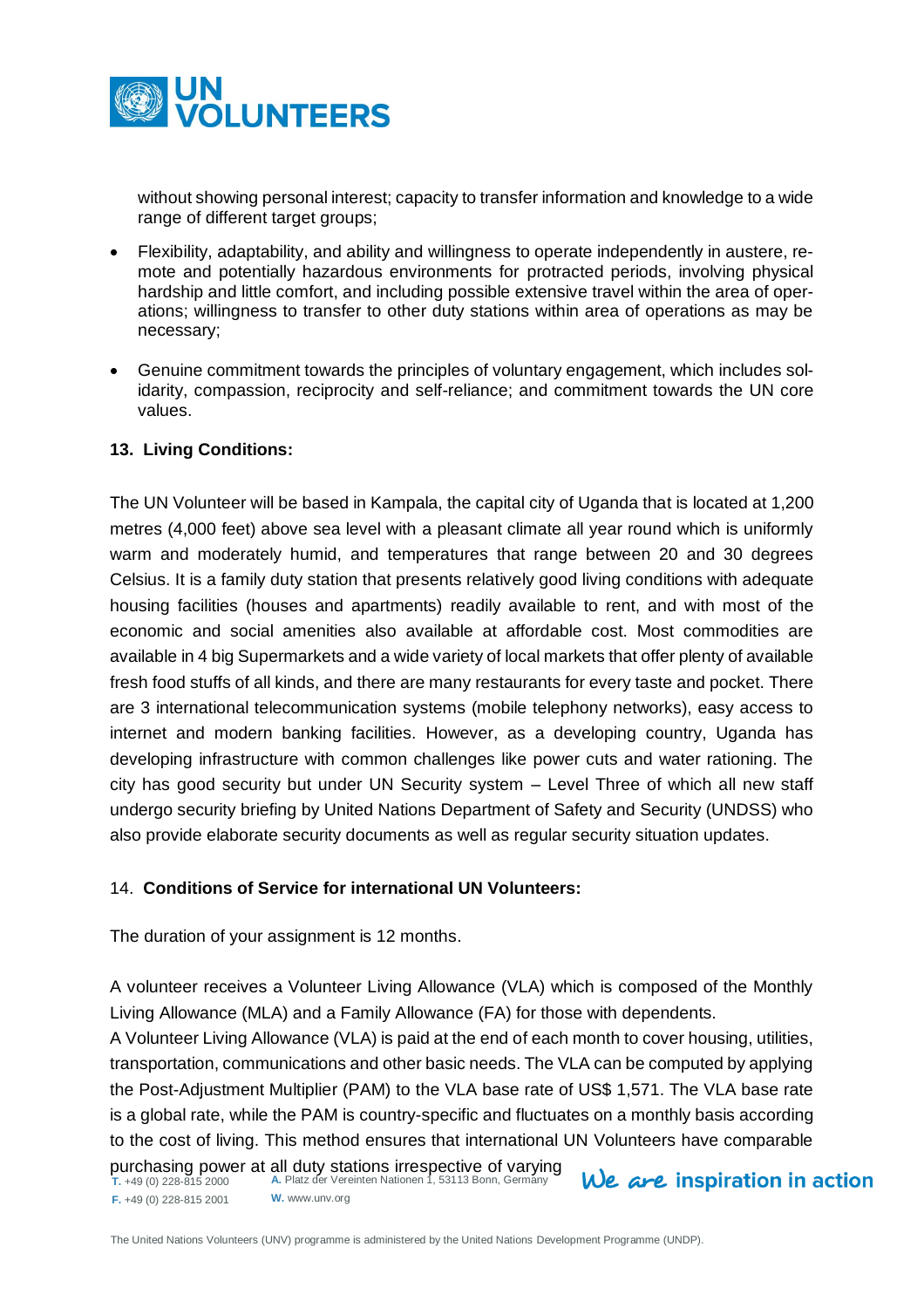

costs of living. The PAM is established by the International Civil Service Commission (ICSC) and is published at the beginning of every month on the ICSC website [\(http://icsc.un.org\)](http://icsc.un.org/). For example, if the PAM for the current month in the country of assignment is 54.6%, then the VLA for that month and for that country will be US\$ 1,571 x 1.546 = US\$ 2,429. Moreover, to complete the monthly VLA rate, a Family Allowance (FA) is added in function of the number of recognized dependents (or: in the amount of US\$ 250 if the UN Volunteer has 1 recognized dependent, and US\$ 450 if the UN Volunteer has 2 or more recognized dependents). In addition, in non-family duty stations that belong to hardship categories D or E, as classified by the ICSC, international UN Volunteers receive a Well-Being Differential (WBD) on a monthly basis. The VLA and WBD taken together form the net core entitlements.

Furthermore, UN Volunteers are provided a settling-in-grant (SIG) at the start of the assignment (if the volunteer did not reside in the duty station for at least 6 months prior to taking up the assignment) and, under strict conditions, also in the event of a permanent reassignment to another duty station (duty stations can change in the course of an assignment based on operational necessity; UN Volunteers may be required to work anywhere in the area of operations of the host organization, including in remote locations). Life, health, permanent disability and malicious acts insurances are included, as well as assignment travel, annual leave, full integration in the UN security framework (including residential security reimbursements as per the local MORSS), DSA payment for official travel, periodic home visit, final repatriation travel (except in the event of a resignation within the initial contract period), and resettlement allowance for satisfactory service.

UNV will provide, together with the offer of assignment, a copy of the Conditions of Service, including Code of conduct, to the successful candidate.

## **15. Application Procedure:**

If you have not yet registered in the UNV database, please apply by registering your profile at [https://ereta.unv.org/html/index.php?module=myprofile.](https://ereta.unv.org/html/index.php?module=myprofile) Important: Once you have created your UNV account by validating your email address, please complete all sections of your profile.

Go to 'Special Recruitment' section on the left menu, click on the 'Edit' button and select the advertisement code "**16FFJPN\_VNM**" from the drop down list. Please do not forget to click the 'Update' button.

If you are registered in the UNV database, please update your profile at: [http://myprofile.unv.org c](http://myprofile.unv.org/)lick on the 'Special Recruitment' option on the left menu, then click on the 'Edit' button and select the advertisement code "**16FFJPN\_VNM**".

**Application deadline is 15 December 2016.** Only short-listed candidates will be contacted.

 $We$  are inspiration in action

**T.** +49 (0) 228-815 2000 **F.** +49 (0) 228-815 2001 **A.** Platz der Vereinten Nationen 1, 53113 Bonn, Germany **W.** www.unv.org

The United Nations Volunteers (UNV) programme is administered by the United Nations Development Programme (UNDP).